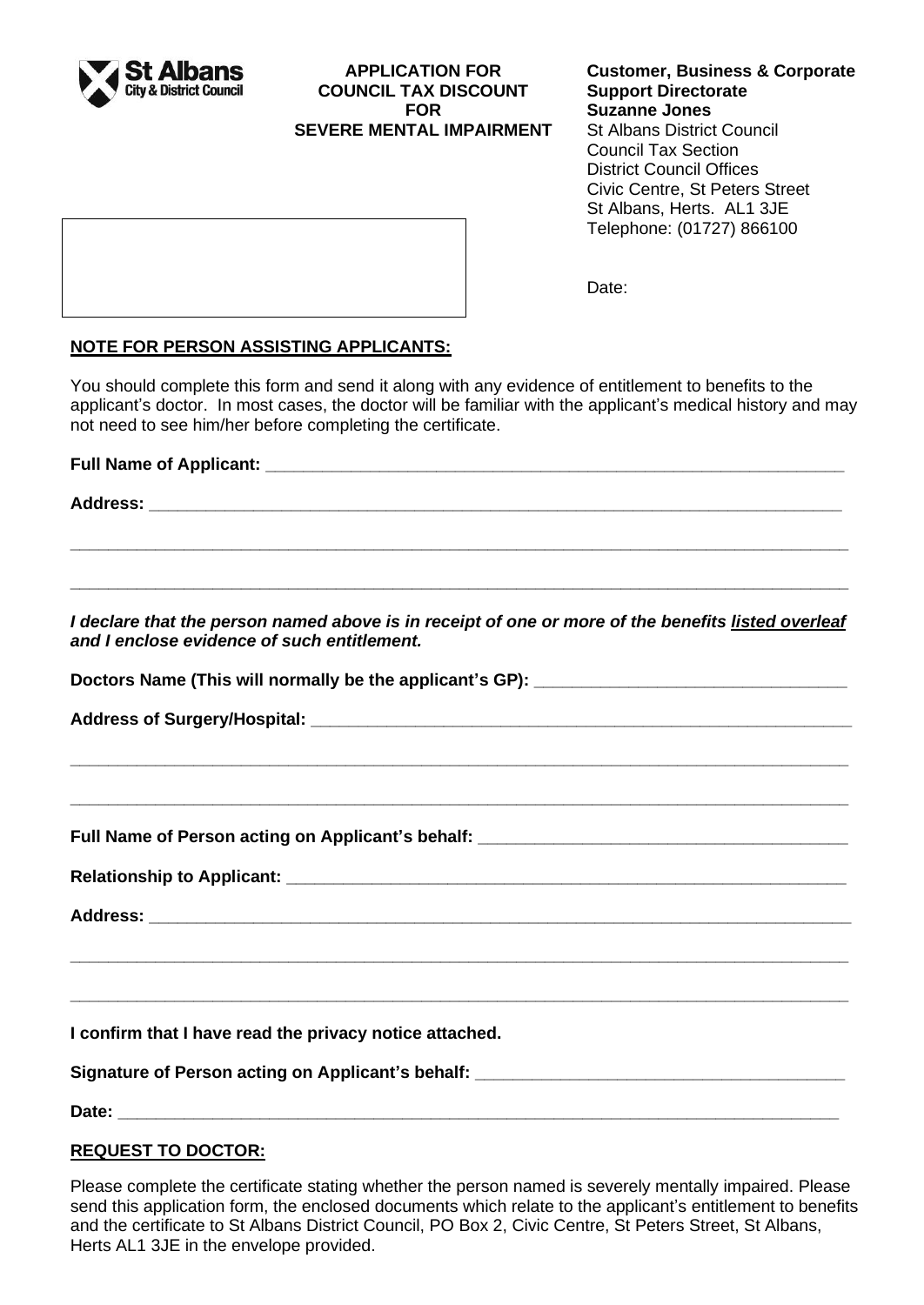## **QUALIFYING BENEFITS FOR COUNCIL TAX DISCOUNT FOR SEVERELY MENTALLY IMPAIRED PEOPLE**

**To qualify for Council Tax discount, a person who is severely mentally impaired must be in receipt of one of the following benefits or, in the case of a benefit which ceases to be payable on reaching pensionable age, have been in receipt of that benefit until it ceased for that reason:**

- a. an incapacity benefit under section 30A of the Social Security Contributions and Benefits Act 1992:
- b. an attendance allowance under Section 64 of that Act:
- c. a severe disablement allowance under Section 68 of that Act:
- d. the care component of a disability living allowance under Section 71 of that Act, payable at the highest rate under Section 72(4)(a) or at the middle rate under Section 72(4)(b) of that Act;
- e. an increase in the rate of his disablement pension under Section 104 of that Act (increase where constant attendance needed):
- f. a disability working allowance under Section 129 of that Act for which the qualifying benefit is one falling within subsection (2)(a)(i) or (ii) of that section, or is a corresponding Northern Ireland benefit:
- g. an unemployability supplement under Part 1 of Schedule 7 to that Act;
- h. a constant attendance allowance under:
	- i. article 14 of the Personal Injuries (Civilians) Scheme 1983: or
	- ii. article 14 of the Naval, Military and Air Forces etc. (Disablement and Death) Service Pensions Order 1983 (including that provision as applied, whether with or without modifications, by any other instrument);
- i. an unemployability allowance under:
	- i. article 18(1) of the Personal Injuries (Civilians) Scheme 1983; or
	- ii. article 18(1) of the Naval, Military and Air Forces etc (Disablement and Death) Service Pensions Order 1983 (including that provision as applied, whether with or without modifications, by any other instrument).

# *Paragraph (j) added by SI 1994/543: has effect only from 1 April 1994.*

j. income support where the applicable amount includes a disability premium in respect of which the additional condition in paragraph 12(1)(b) of Schedule 2 to the Income Support (General) Regulations 1987 is satisfied.

# *Paragraph (k) and article 3(3) added by SI 1996/636; has effect only from 1 April 1996.*

k. incapacity benefit under sections 40 and 41 of the Social Security Contributions and Benefit Act 1992(d)

Article 3(3) The requirements in this paragraph are –

- (a) that the person in question has reached pensionable age as defined for the purposes of Parts I to VI of the Social Security Contributions and Benefits Act 1992(c) and
- (b) that had he not reached pensionable age he would have been in receipt of one of the benefits  $(a k)$ listed above.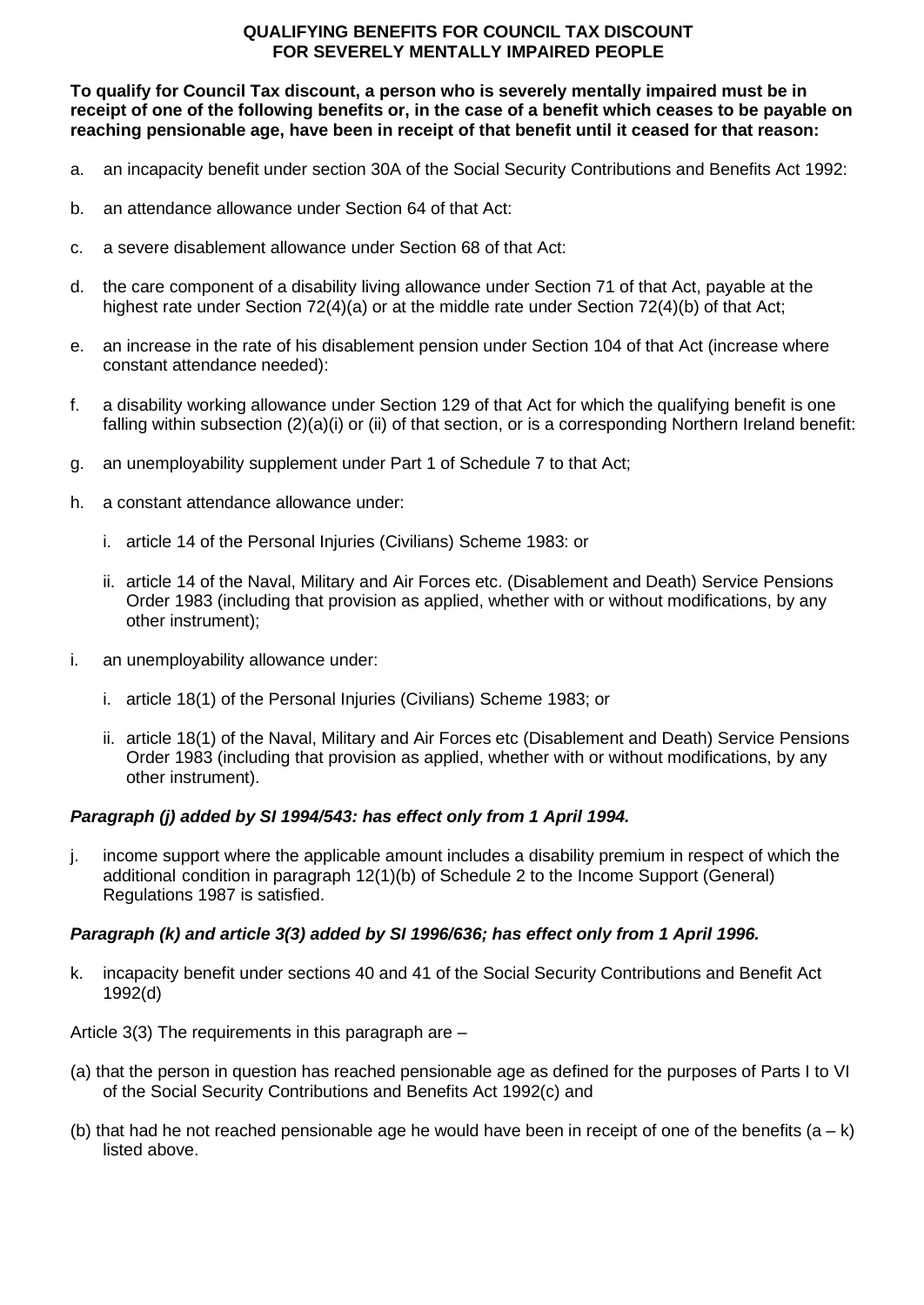

# **COUNCIL TAX CERTIFICATE FOR SEVERE MENTAL IMPAIRMENT**

**St Albans District Council Council Tax Section** District Council Offices Civic Centre, St Peters Street St Albans, Herts. AL1 3JE Telephone (01727) 866100

Ref No:

This certificate is for use in deciding whether the person named is severely mentally impaired for Council Tax purposes.

For the purposes of the Local Government Finance Act 1992, a person is severely mentally impaired if he/she has a severe impairment of intelligence and social functioning (however caused) which appears to be permanent.

**FULL NAME OF APPLICANT:\_\_\_\_\_\_\_\_\_\_\_\_\_\_\_\_\_\_\_\_\_\_\_\_\_\_\_\_\_\_\_\_\_\_\_\_\_\_\_\_\_\_\_\_\_\_\_\_\_\_\_\_\_\_\_\_**

**ADDRESS:\_\_\_\_\_\_\_\_\_\_\_\_\_\_\_\_\_\_\_\_\_\_\_\_\_\_\_\_\_\_\_\_\_\_\_\_\_\_\_\_\_\_\_\_\_\_\_\_\_\_\_\_\_\_\_\_\_\_\_\_\_\_\_\_\_\_\_\_\_\_\_\_**

*In my opinion, the person named above is severely mentally impaired and has been so from* 

**\_\_\_\_\_\_\_\_\_\_\_\_\_\_\_\_\_\_\_\_\_\_\_\_\_\_\_\_\_\_\_\_\_\_\_\_\_\_\_\_\_\_\_\_\_\_\_\_\_\_\_\_\_\_\_\_\_\_\_\_\_\_\_\_\_\_\_\_\_\_\_\_\_\_\_\_\_\_\_\_\_**

| (data): |  |  |  |
|---------|--|--|--|
|         |  |  |  |

**I confirm that I have read the privacy notice attached.**

| Doctor's Signature: |  |
|---------------------|--|
|                     |  |

\_\_\_\_\_\_\_\_\_\_\_\_\_\_\_\_\_\_\_\_\_\_\_\_\_\_\_\_\_\_\_\_\_\_\_\_\_\_\_\_\_\_\_\_\_\_\_\_\_\_\_\_\_\_\_\_\_\_\_\_\_\_\_\_\_\_\_\_\_\_\_\_\_\_\_\_\_\_\_\_\_

\_\_\_\_\_\_\_\_\_\_\_\_\_\_\_\_\_\_\_\_\_\_\_\_\_\_\_\_\_\_\_\_\_\_\_\_\_\_\_\_\_\_\_\_\_\_\_\_\_\_\_\_\_\_\_\_\_\_\_\_\_\_\_\_\_\_\_\_\_\_\_\_\_\_\_\_\_\_\_\_\_

Doctor's Full Name in Block Capitals:

Surgery/Hospital Address: **Example 2018** 

Doctor's Status (GP, etc.):\_\_\_\_\_\_\_\_\_\_\_\_\_\_\_\_\_\_\_\_\_\_\_\_\_\_\_\_\_\_\_\_\_\_\_\_\_\_\_\_\_\_\_\_\_\_\_\_\_\_\_\_\_\_\_\_\_\_\_\_\_

Date:\_\_\_\_\_\_\_\_\_\_\_\_\_\_\_\_\_\_\_\_\_\_\_\_\_\_\_\_\_\_\_\_\_\_.

# **To the Doctor:**

**Please return this certificate, once completed, to the Applicant of the person assisting them.**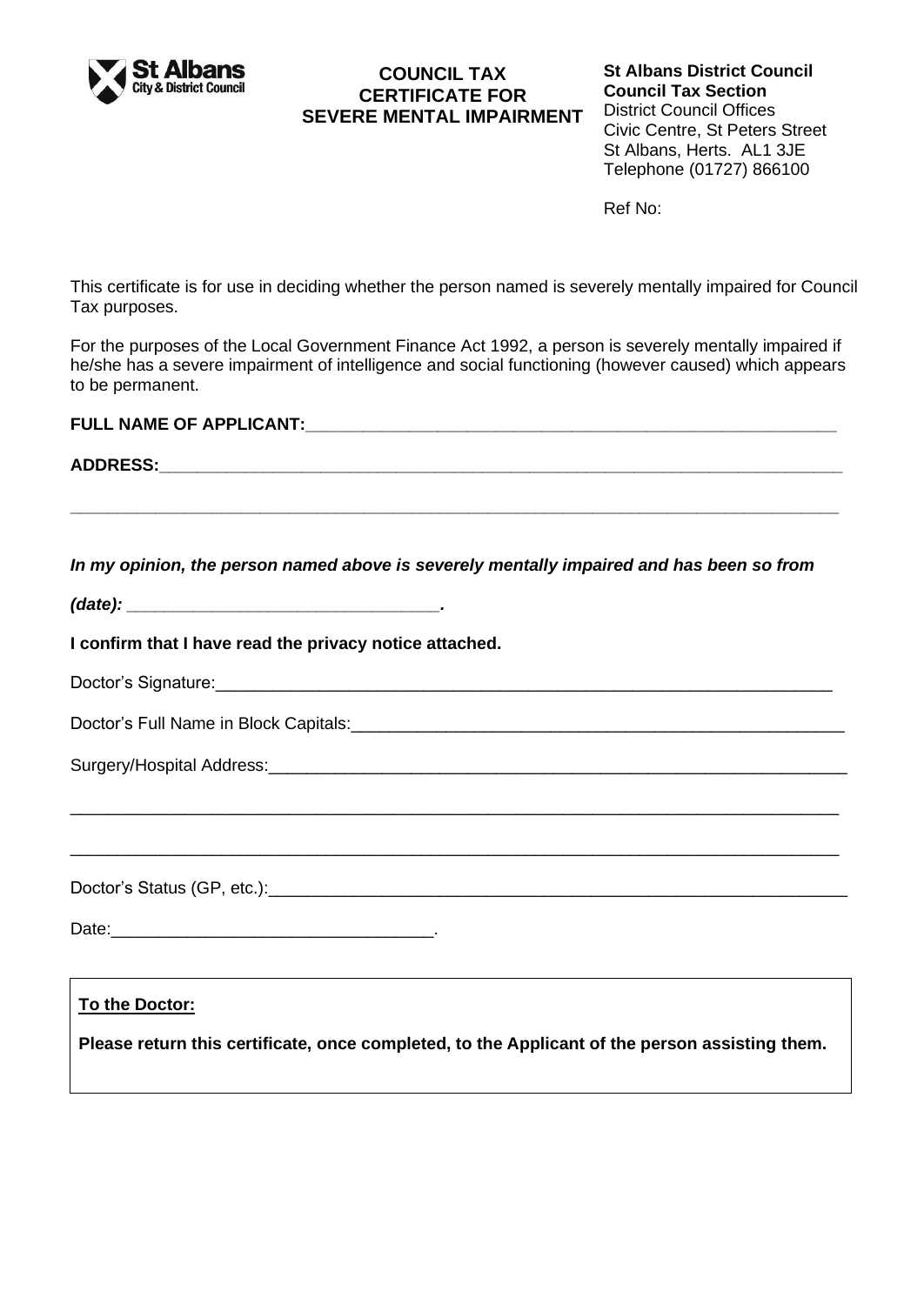## **Privacy Notice**

This privacy notice explains how St Albans City & District Council (the Data Controller) will use any personal information we collect.

## **What personal information do we collect?**

The information that the Council will collect varies depending on how you use the Council's Services. We are using the information provided in this case because we have a legal obligation [Art. 6(1)(c) of UK General Data Protection Regulation ("UK GDPR")]. This means we collect the personal information from you so that we can carry out a function we are required by law to carry out. In this case we are collecting the personal information for the purposes of Council Tax.

If you are providing us with special category personal information (such as details about your health) we will be processing this under Art. 9(2) UK GDPR.

We share your data with the ONS under public interest (Art.6(1)(e) of the UK GDPR) because it is necessary for the collection of statistical purposes.

### **How will we use the information?**

We use the information to process Council Tax. We will only share the information to enable us to deal with this matter

### **If you provide us with details such as your e-mail address or your telephone number, we may contact you via these methods for the purposes of the collection of Council Tax.**

We may share the information with other council departments, enforcement agents, landlords and agents.

We may be required to share your personal information with the Police, Internal Audit or similar agency, or another Council for the purposes of preventing and detecting fraud.

We will share the data you provide with the Office of National Statistics (ONS) for their statistical purposes. They will use the data in a non-anonymised format for various statistical purposes, including, but not limited to, verification of the Census. The ONS will not share non-anonymised data externally. Any data published will be anonymised

We may share the personal information you provide with CIFAS for the purpose of fraud prevention. They may share this with other organisations, including fraud agencies and local authorities which are specified on their [website.](https://www.cifas.org.uk/)

If any of the information you provide is inaccurate or if fraud is detected, this may affect your ability to access certain services from us. Anyone knowingly making a false statement may be liable for prosecution. We will also share your personal data with CIFAS. CIFAS may share it with other organisations and they could refuse certain services, finance or employment as a consequence.

Further details of how your information will be used by CIFAS and their members, and your data protection rights, can be found here [https://www.cifas.org.uk/fpn.](https://www.cifas.org.uk/fpn)

We will ensure that all personal information is kept securely.

#### **How long will we keep this information?**

We will destroy this personal information in accordance with our Disposal Schedules. To determine how long we should keep information, we consider what the legislation states and what is good practice. This means we will securely destroy the information once we no longer need it. If you would like to know the specific period of time that relates to your personal information please contact [GDPR@stalbans.gov.uk](mailto:GDPR@stalbans.gov.uk)

The ONS will retain the data as long as they consider it necessary for statistical purposes. This means they may retain it for a significant period of time.

CIFAS and other fraud agencies will retain your personal information in accordance with their disposal schedules, this can be up to a period of six years. Fraud prevention agencies such as CIFAS may transfer your data outside of the European Economic Area (EEA), however they will impose contractual obligations to protect your personal data if they do this.

#### **Individuals' Rights**

Data subjects have a right to request a copy of the personal information that we hold about them. If you or the data subject would like a copy of some or all of the personal data held by the Council, please contact [foi@stalbans.gov.uk](mailto:foi@stalbans.gov.uk) and ask for a subject access request.

If you consider we hold inaccurate personal information about you, you can contact us to ask for this information to be corrected. We will consider your request and respond within one month. Please contact [GDPR@stalbans.gov.uk.](mailto:GDPR@stalbans.gov.uk)

You can find out more about your rights on our website: [https://www.stalbans.gov.uk/sites/default/files/documents/publications/privacy-](https://www.stalbans.gov.uk/sites/default/files/documents/publications/privacy-notices/Individual%20Rights%20GDPR%20Website%20Notice.pdf)

[notices/Individual%20Rights%20GDPR%20Website%20Notice.pdf](https://www.stalbans.gov.uk/sites/default/files/documents/publications/privacy-notices/Individual%20Rights%20GDPR%20Website%20Notice.pdf)

You are able to seek information from the ONS by submitting a request to them: <https://www.ons.gov.uk/aboutus/transparencyandgovernance/freedomofinformationfoi>

## **Cookies**

Cookies are text files placed on your computer to collect standard internet log information and visitor behaviour information. This information is used to make your use of the internet better. For further information on how we use these and how you can control it, please visit<https://www.stalbans.gov.uk/cookies>